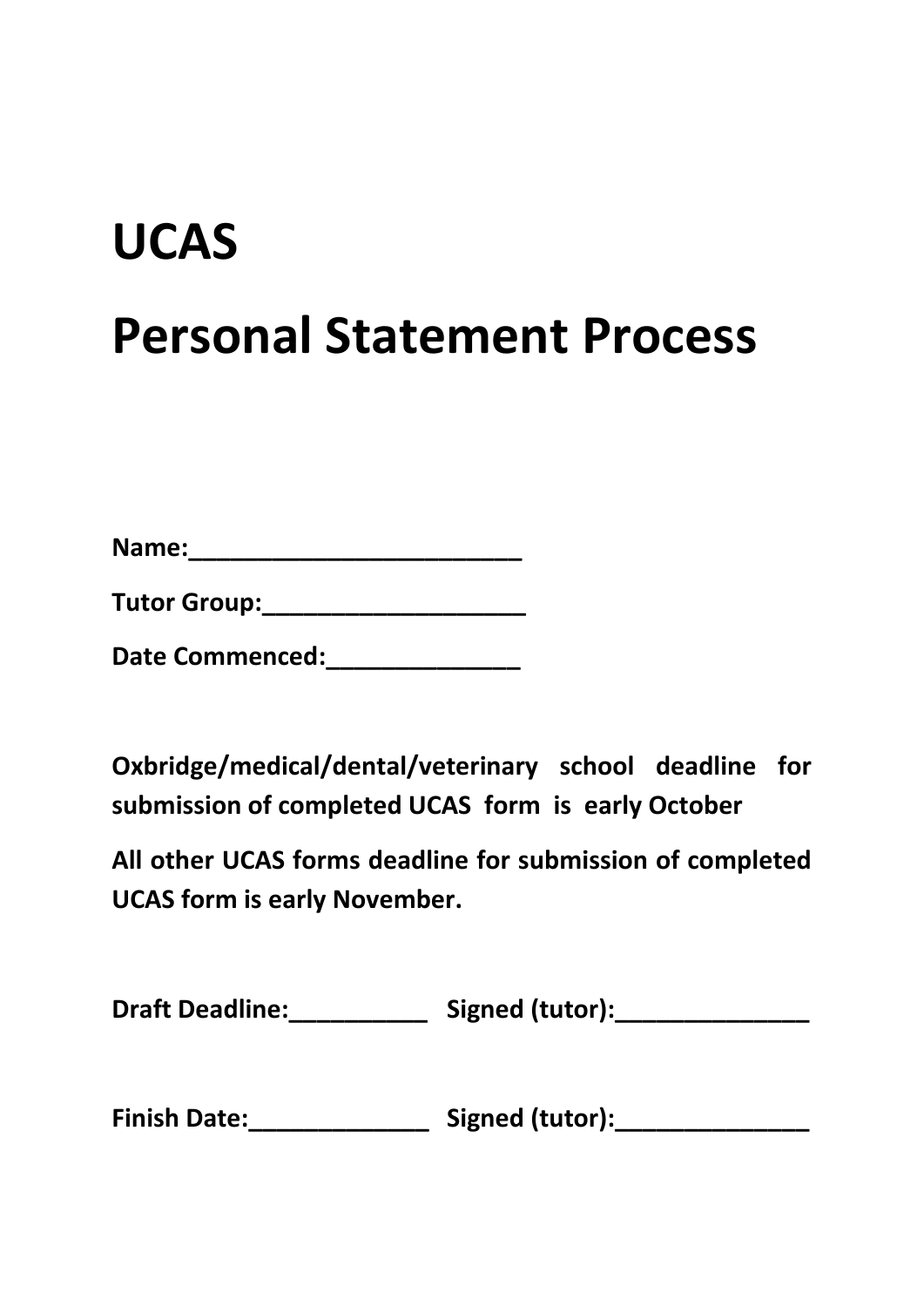## **Introduction**

You need to provide a brief but convincing explanation as to why you want to study your subject at university. What was the 'personal trigger' that got you interested in the subject? It may have been book, a museum trip, a documentary, a childhood experience, a teacher, work experience, etc. Go on to develop this line of thought with why this subject is important and inspiring to you. Discuss what it is that motivates you personally to study this discipline. Talk about why this subject is significant to society, perhaps by relating it to current affairs. Be specific – don't just say you love English or Maths, say why, and never, **never** say 'I always wanted to study……'. You could also outline what you hope to get out of your university degree.

Having given a broad account of why you love your subject, focus on specific areas of interest within it. So, having written about the significance of Physics in your life, go on to analyse how the module on Astrophysics inspired you and in what way you hope your degree course will develop your passion further.

What was my personal trigger?

How does my subject relate to society or current affairs?

Which aspect of my subject am I really looking forward to studying in more detail? Why?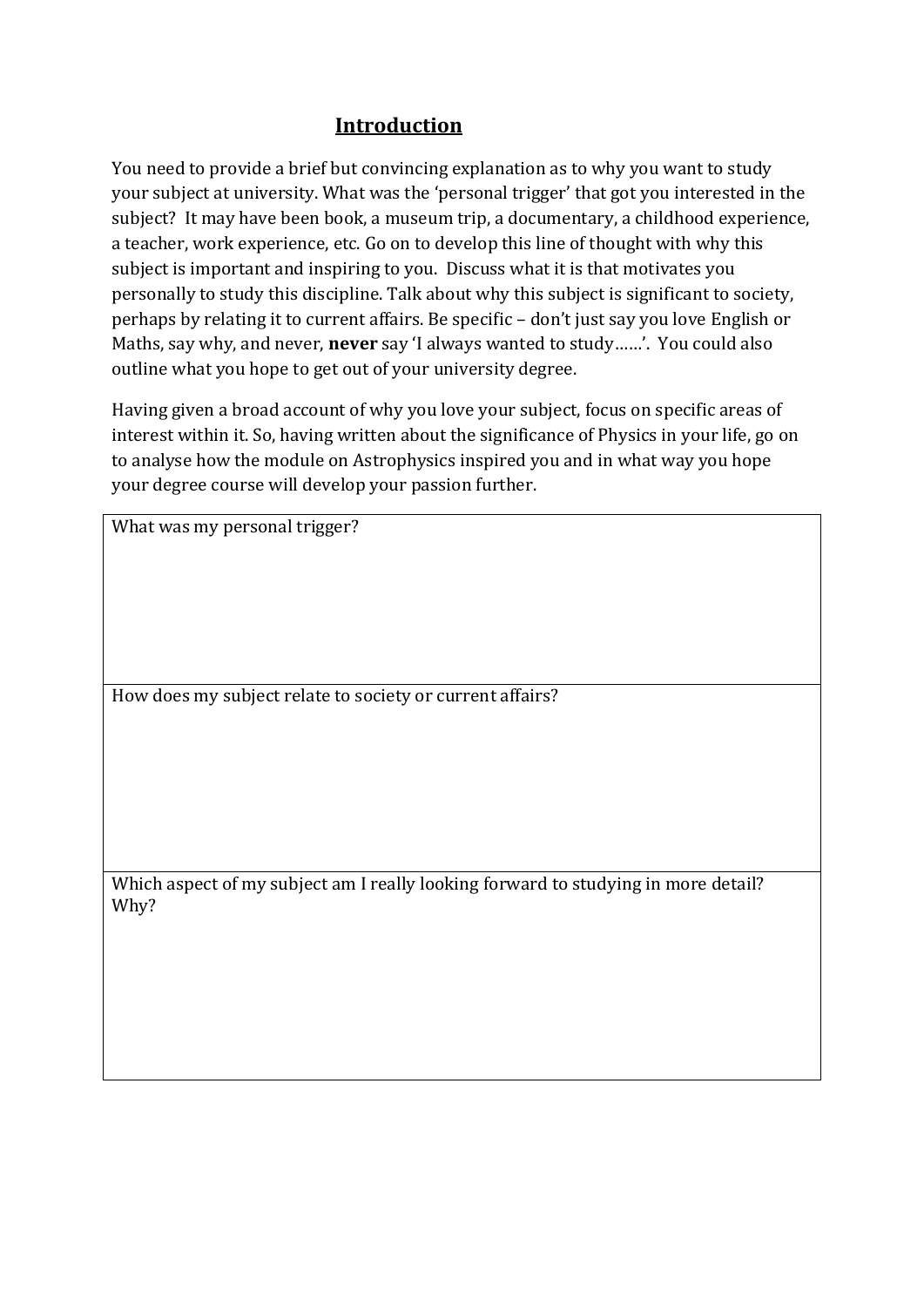#### **Academic work**

Your A levels will have given you the opportunity to study the subject in some detail. Which aspects did you enjoy? Why did you enjoy them and how does it relate to the course you want to embark on? If you are studying a completely new course that you have not studied at 'A' level, think about the skills you are learning in your current studies that will be transferable to a degree course, such as essay writing, critical analysis, research skills or logical reasoning skills.

Here is a list of some academic skills developed during 'A' levels. There may be others. Select those you can show as being relevant to you.

**Observation** Critical analysis Editing Extracting relevant information, discarding irrelevant information Identifying bias Conducting a scientific investigation/experiment/titration Hand to eye co-ordination Ability to raise questions, see alternative views, interrogate established thinking Using statistical tests/awareness of sources of error Applying models Seeing in 3 dimensions Understanding abstract ideas/theories Awareness of current affairs/political thinking Developing cogent arguments Structuring writing Computational accuracy Deductive/inductive reasoning Verbal communication/presentation Using a wide variety of research sources

There are other related skills, sought by employers as well as universities which may be applicable, having been reinforced through A level studies:

Self-reliance/resourcefulness/willingness to learn/inquisitiveness Ambition/assertiveness/persistence Problem solving /diplomacy Organisation/time management/meeting deadlines/ability to prioritise IT skills

Now use the table overleaf to structure your reasons for enjoying the subject, and outline the academic skills you have developed.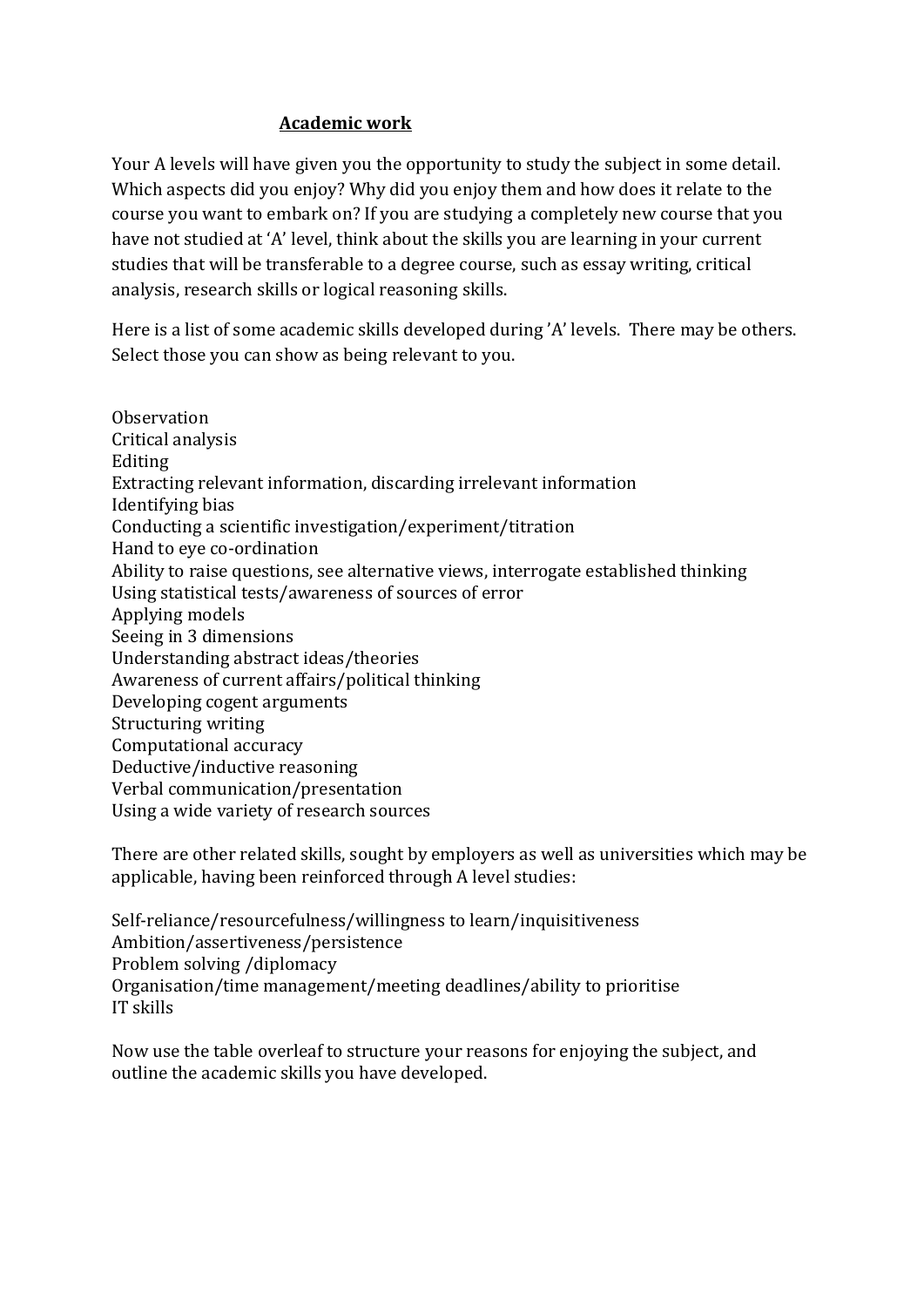|                             | A-Level One | A-Level Two | A-Level Three | A-Level Four |
|-----------------------------|-------------|-------------|---------------|--------------|
| Elements<br>most<br>enjoyed |             |             |               |              |
| Why                         |             |             |               |              |
|                             |             |             |               |              |
| Skills<br>developed         |             |             |               |              |
|                             |             |             |               |              |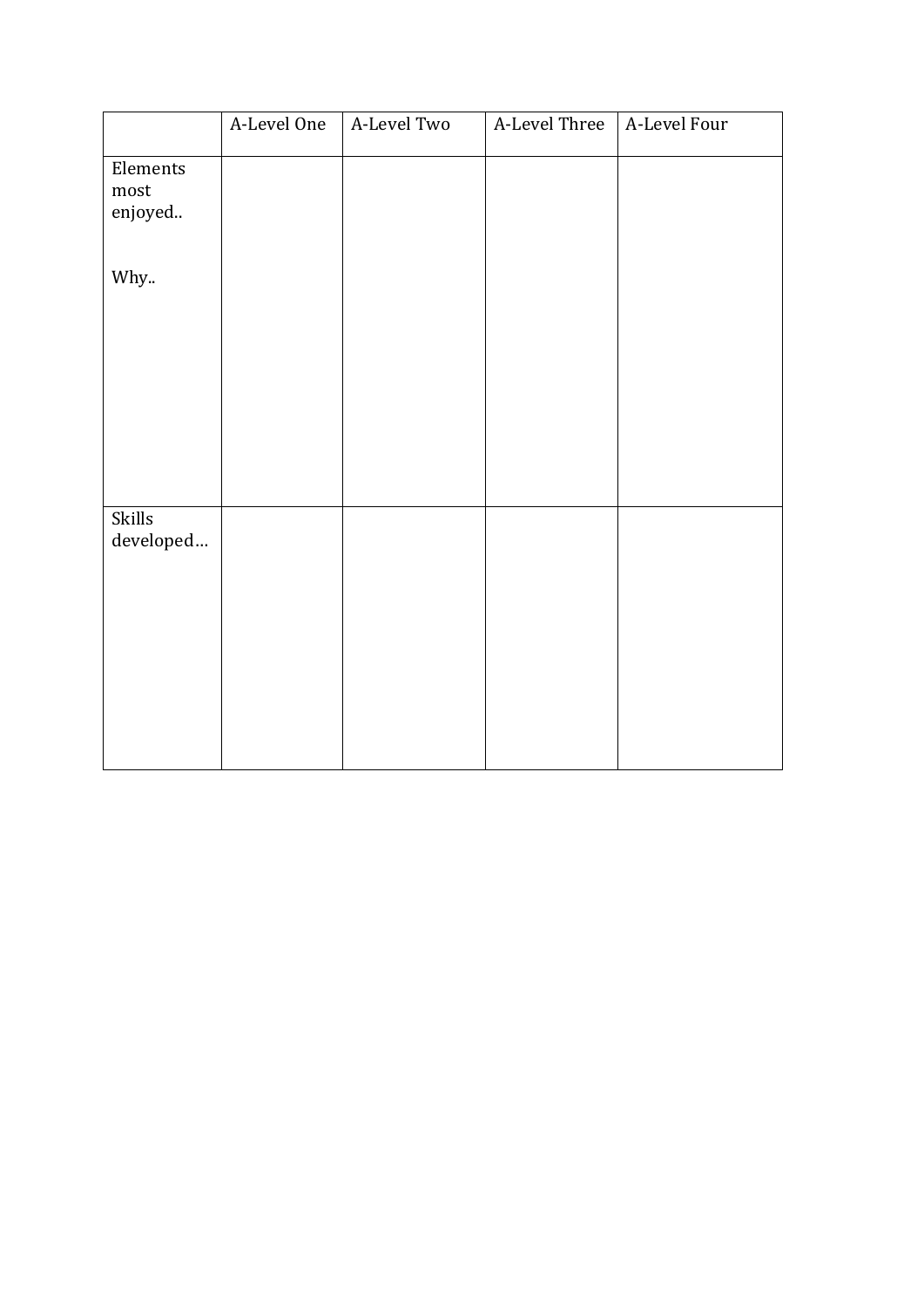#### **Extra-curricular skills**

**Examples of activities:** Wider reading, theatre trips, exhibitions, school clubs, clubs outside school, voluntary work, museum trips/historical visits, trips abroad, community activities, documentaries, hobbies, work experience, competitions, published work, workshops, summer school, activities related to your career aspirations.

**Examples of wider skills:** Communication, commitment, time management, teamwork, interpersonal skills, initiative, public speaking, sense of responsibility, adaptability, organisation, leadership.

| Activity        | Description        | Why has it made     | Wider skills        |
|-----------------|--------------------|---------------------|---------------------|
|                 |                    | you more suitable   | developed           |
| Example:        | Regularly read The | <b>Improves</b>     | Ability to follow a |
| Outside reading | Economist          | understanding of    | line of argument    |
|                 |                    | economic concepts;  | Ability to compare  |
|                 |                    | keeps me up to date | arguments           |
|                 |                    | with new case       |                     |
|                 |                    | studies             |                     |
|                 |                    |                     |                     |
|                 |                    |                     |                     |
|                 |                    |                     |                     |
|                 |                    |                     |                     |
|                 |                    |                     |                     |
|                 |                    |                     |                     |
|                 |                    |                     |                     |
|                 |                    |                     |                     |
|                 |                    |                     |                     |
|                 |                    |                     |                     |
|                 |                    |                     |                     |
|                 |                    |                     |                     |
|                 |                    |                     |                     |
|                 |                    |                     |                     |
|                 |                    |                     |                     |
|                 |                    |                     |                     |
|                 |                    |                     |                     |
|                 |                    |                     |                     |
|                 |                    |                     |                     |
|                 |                    |                     |                     |
|                 |                    |                     |                     |
|                 |                    |                     |                     |
|                 |                    |                     |                     |
|                 |                    |                     |                     |
|                 |                    |                     |                     |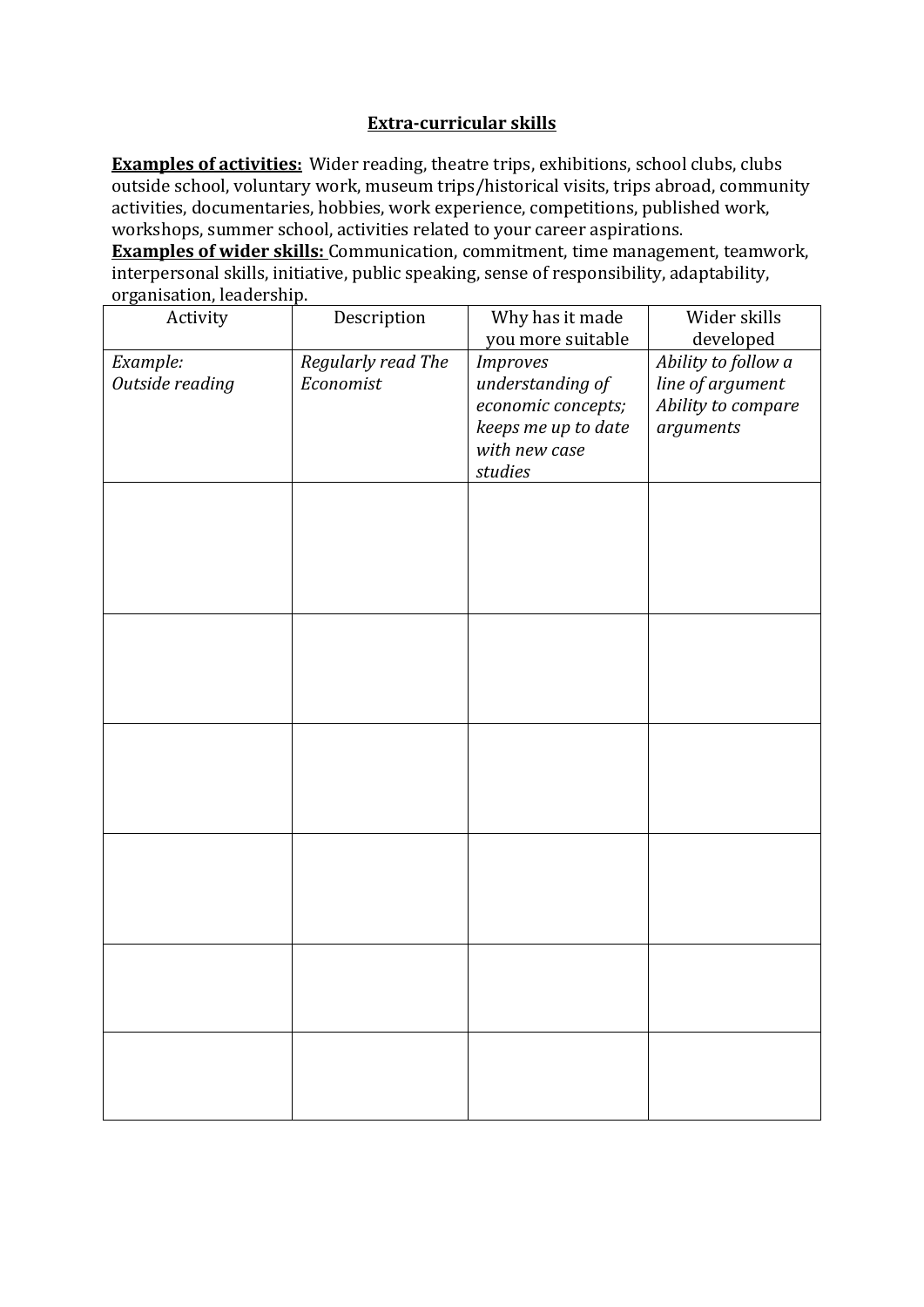## **Personal statement language**

Try using these phrases to avoid repeating yourself. Try not to use personal pronouns too much e.g. *"I have… I can… I like…"*

| 'Furthermore' <b>'has enabled me to'</b> In addition'                                              |
|----------------------------------------------------------------------------------------------------|
| 'used my initiative' 'thrive under pressure'  'strengthen'                                         |
| ' explore my interests' [10] enhanced' [10] skills I have gained'                                  |
| 'the opportunity' 'participated in' as well as' '! learned from'                                   |
| 'reinforced' This has furthered my' 'Moreover'<br>"commitment' • •  taking part in' • "creatively' |
| 'using my initiative' 'I undertook' <b>In addition'</b>                                            |
| 'responsibility' "efficiently' 'conscientiously'                                                   |
| " ---benefit -- ' my pursuits' broadening my intererty"                                            |
| 'I arpire to' This genuine interest in' This genuine interest in'                                  |
| 'REWARDING'  'I continue to develop'                                                               |
| 'Combining  with  has taught me' 'Through attending'                                               |
| "This has expanded my knowledge of" 'I have acquired skills which"                                 |
| 'I was determined to' 'Involvement with' ' gnriching'                                              |
| "challenging" "verbal and non-verbal communication skills"                                         |
|                                                                                                    |
| "potential"<br>'opened my eyes'                                                                    |

'.. academic skills/intellectual capacity/entrepreneurial drive/curiosity/strengths..'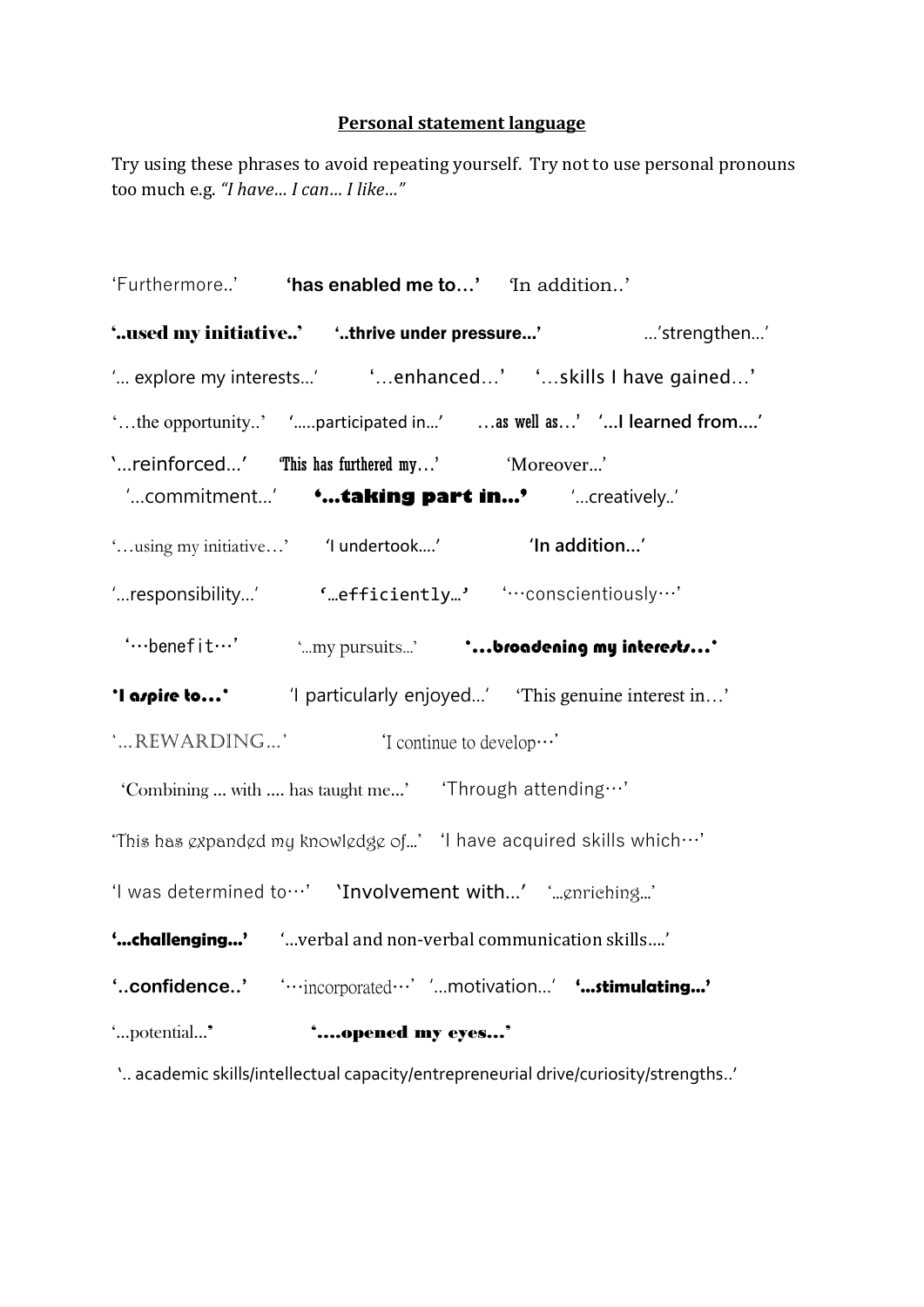### **Your First Draft**

Now look back at all the tables you have filled in – it might not look like it but this is your first draft! The next step is to select the most important elements to include and then start turning your notes into well-written prose. Your personal statement should be three paragraphs long. Broadly, 2/3 should be on *academic* matters, 1/3 on extracurricular matters.

Paragraph 1 is your introduction. Paragraph 2 is your 'A' level skills table. Paragraph 3 is your extra-curricular skills table. Use the following notes as an overview to remind you of what to focus on.

1. *Why this subject/course?* You need to *explain* your interest in the subject and give *evidence* of this interest. What first caught your attention: a lesson, a topic, a t.v. programme? You may have read a book or article, seen something in the news or heard a radio programme about the subject. *Analyse* it, say what was interesting about it, what you learned. Try to choose something outside the curriculum to show that you have an interest beyond school. Never begin with ...'I have always wanted to..'. You should also avoid suggesting that you are following in your parents' footsteps.

Universities want you to demonstrate that you understand what is involved in the course and give *evidence* supporting why you are suitable for the course. If you have undertaken work shadowing or work experience, what did you *learn?* If you are applying for a subject not covered by A levels e.g. medicine, physiotherapy, media studies etc., you must demonstrate that you know what is involved in these careers/courses.

When making links, avoid saying, 'I think this shows I have the skills needed...'. This is a judgement for the admissions tutors to make; they can infer qualities from your statement. You *can* say 'I enjoyed developing my interpersonal/teamwork/time management skills...' and leave the admissions tutors to interpret this.

The commonest reasons universities quote for rejecting candidates is that they do not emphasise their interest in the course, or show sufficient intellectual curiosity about the subject, so this section must glow!

2. *What have you learned from your A levels?* You *must* refer to your A levels; why did you choose them? What interests you in particular, and *how do the subjects link to the course* being applied to? What *academic skills* have you acquired (such as research, use of ICT, teamwork, critical analysis, separating relevant from irrelevant, mathematical) and how will these *be useful* in the course(s) to which you have applied?